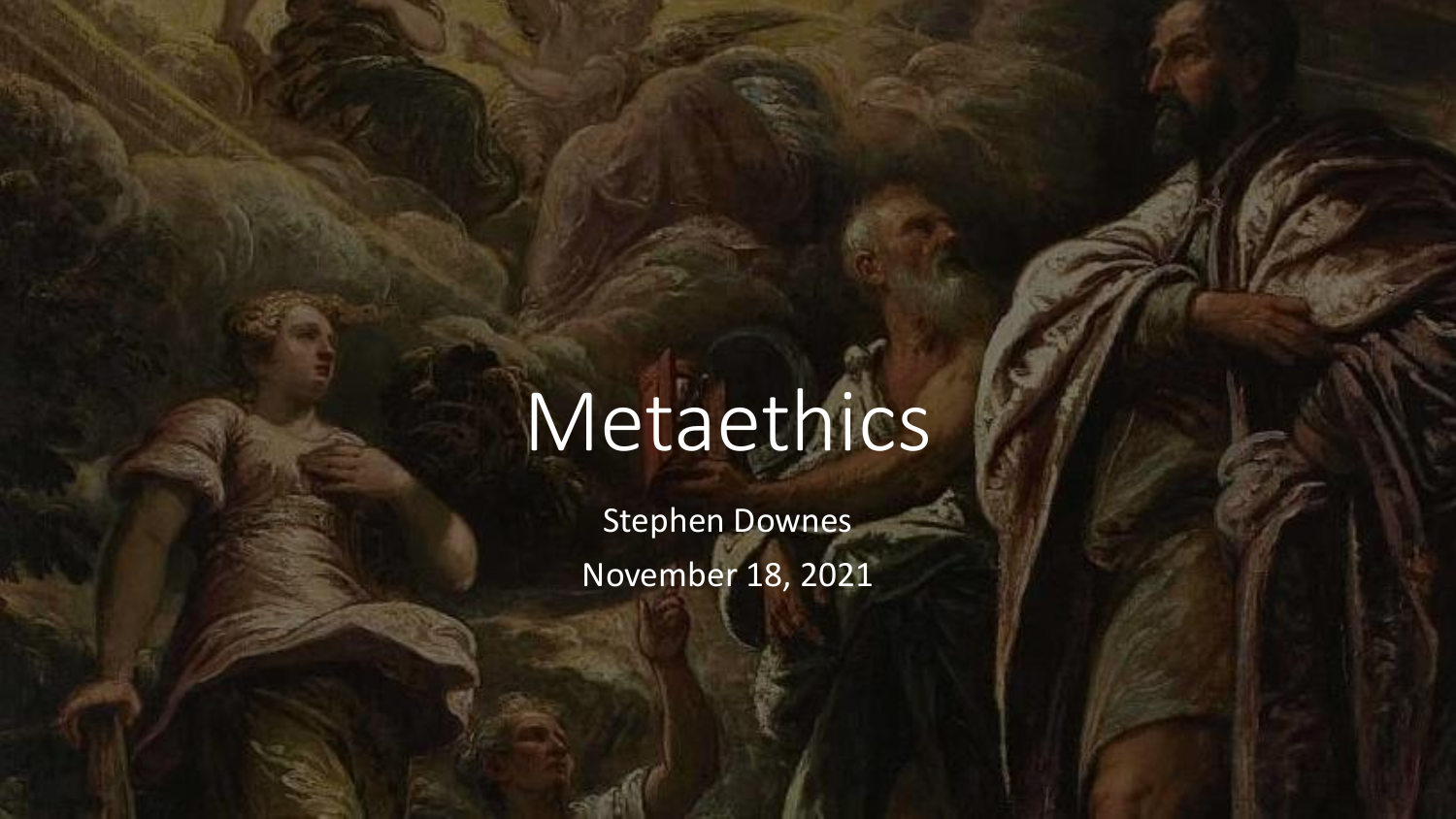# Does Might Make Right?

Might makes right or Might is right is an aphorism on the origin of morality, with both descriptive and prescriptive senses. – Wikipedia

Max Weber: the study of morality is the study of power



[https://en.wikipedia.org/wiki/Might\\_makes\\_right](https://en.wikipedia.org/wiki/Might_makes_right) <https://plato.stanford.edu/entries/weber/#DomLeg>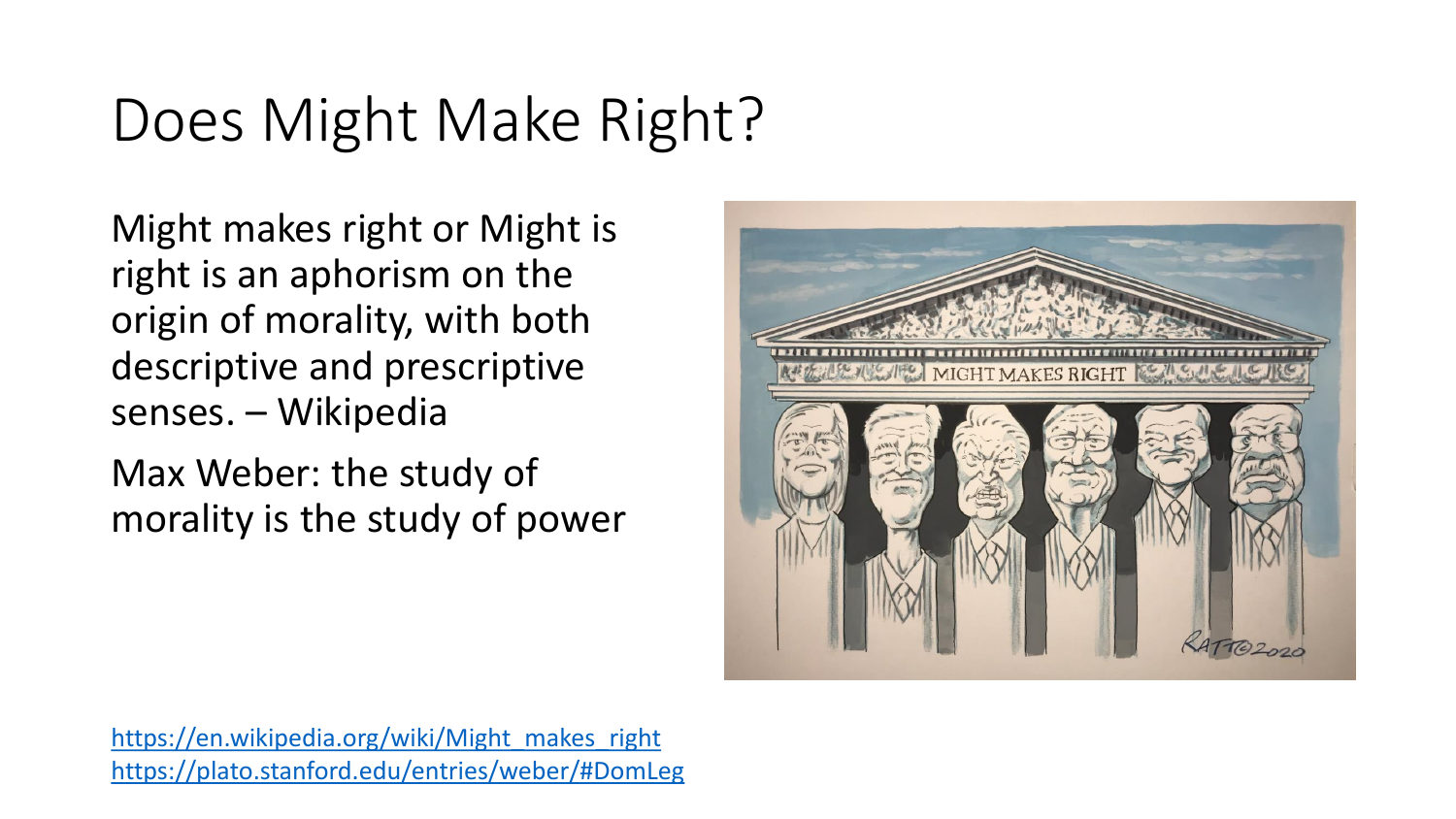## The (New) Golden Rule



#### "Whoever has the gold makes the rules."

http://whatwouldjackdo.net/2011/10/r [emember-the-golden-rule-he-who-has](http://whatwouldjackdo.net/2011/10/remember-the-golden-rule-he-who-has-the-gold-makes-the-rules.html)the-gold-makes-the-rules.html

#### Cover image:

[https://www.massolit.io/courses/met](https://www.massolit.io/courses/metaethics-do-moral-reasons-exist) aethics-do-moral-reasons-exist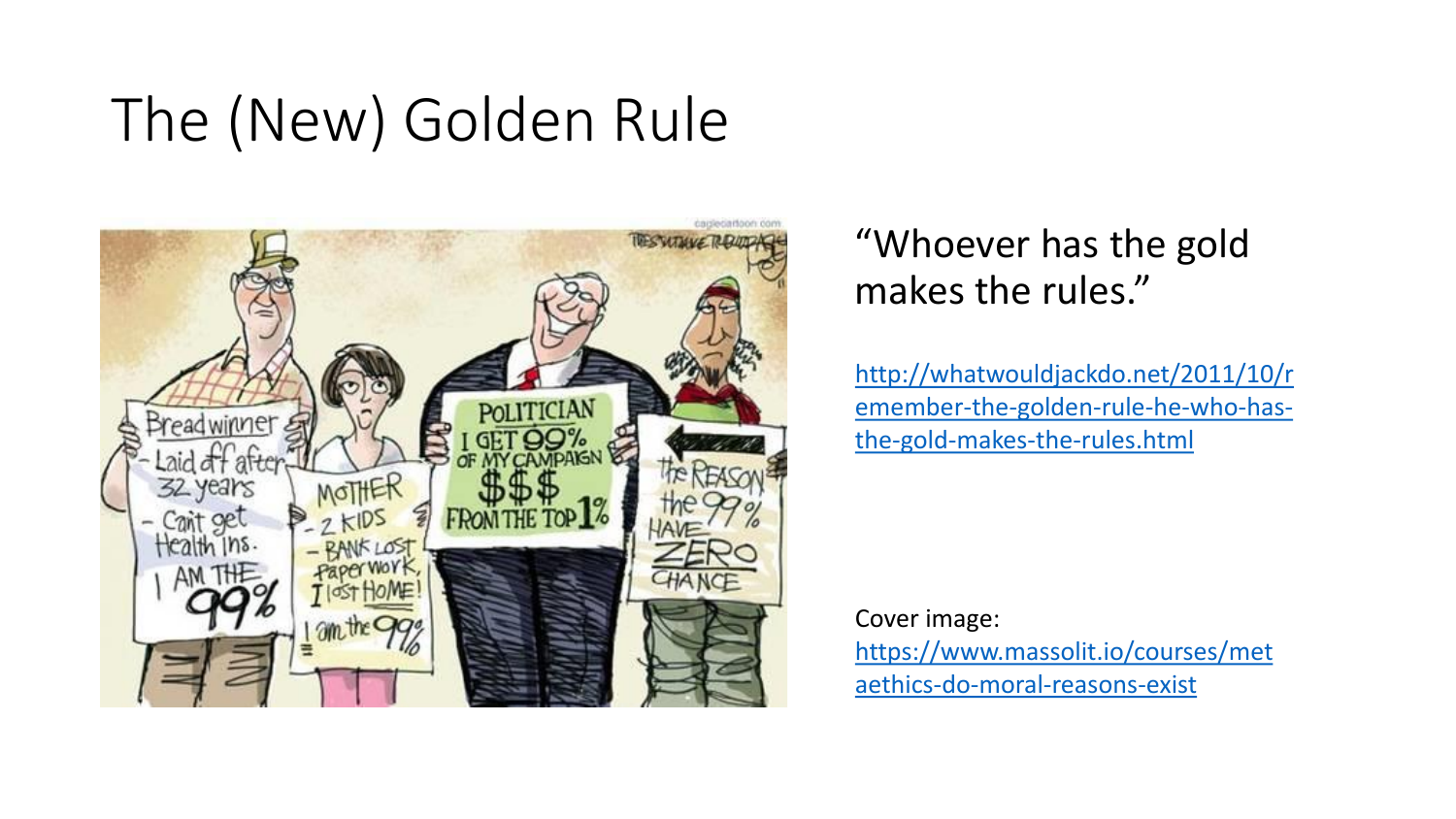### Types of Ethics

- 1. Descriptive: People tend to make decisions which bring pleasure or avoid pain.
- 2. Normative: The moral decision is that which enhances wellbeing and limits suffering.
- 3. Analytic: Morality is simply a system for helping humans stay happy and alive.



Quoted from: <https://www.learnreligions.com/ethics-descriptive-normative-and-analytic-4037543>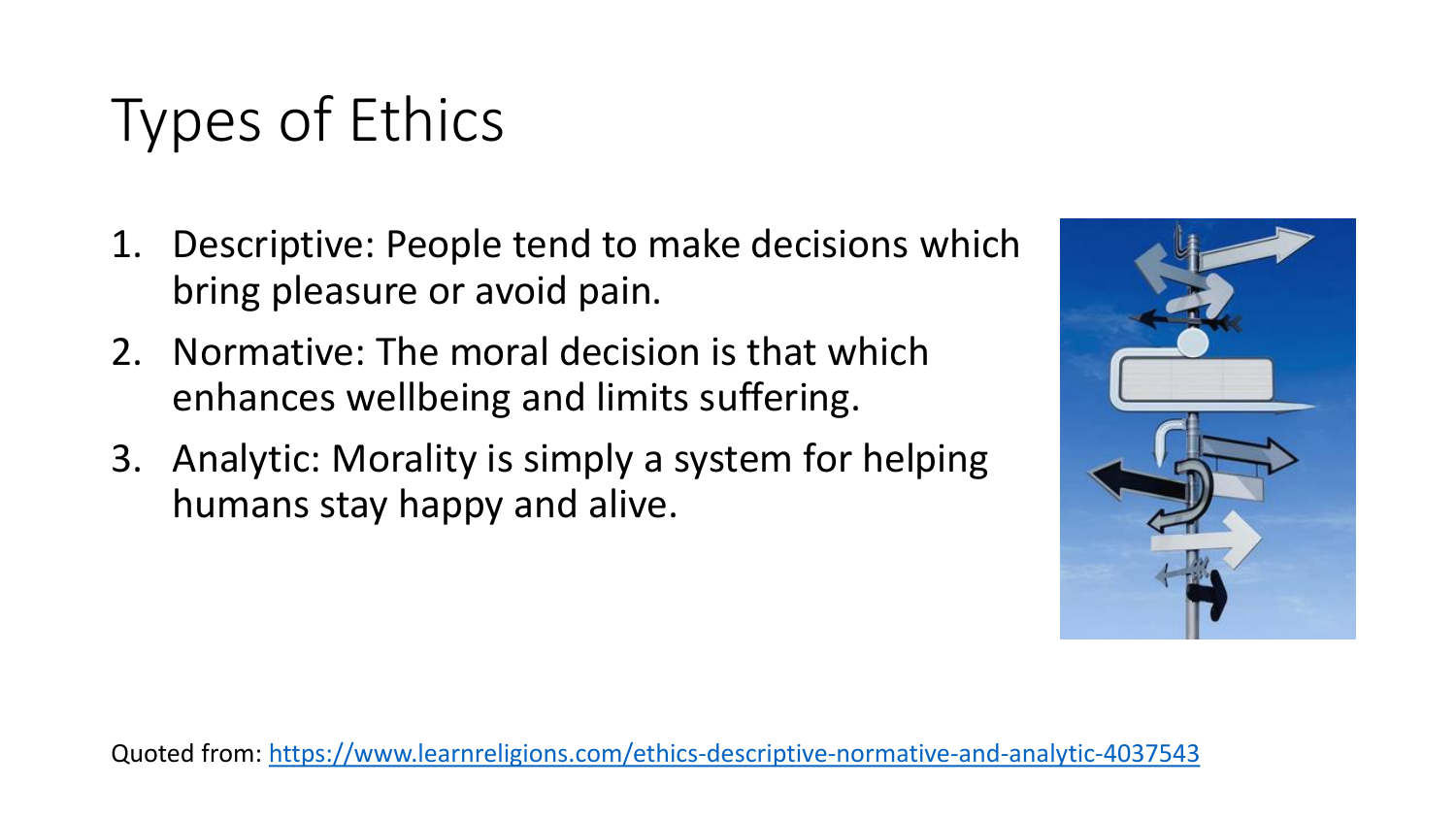#### Metaethics

The study of meta-ethics is the study of what grounds an ethical argument.

After reflection on the different theories, it is relevant to ask about the bases or grounds for one approach or another.



<https://conscientthoughts.wordpress.com/2019/06/10/lets-get-meta-about-metaethics/>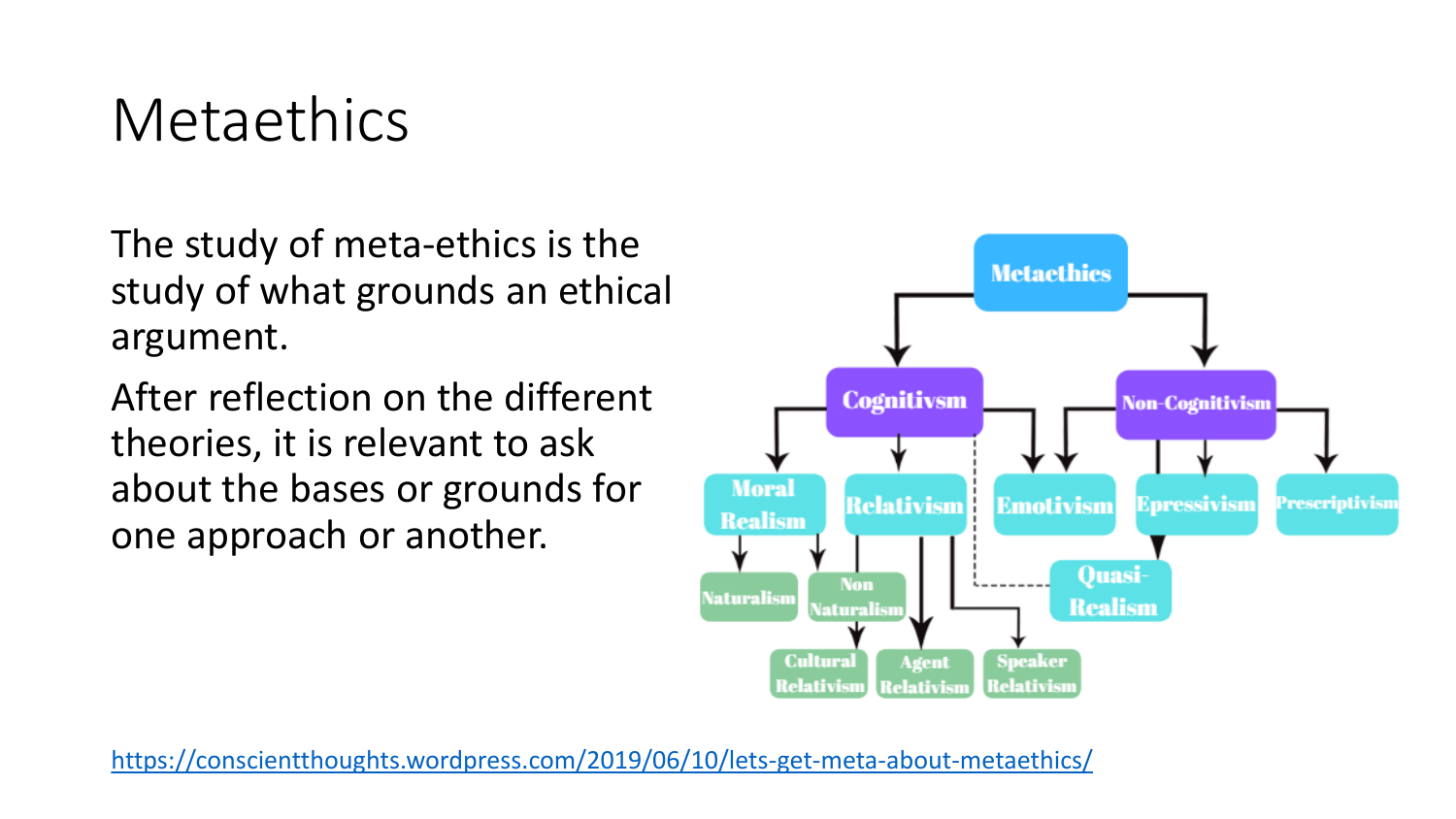### Cognitivism



• *Cognitivism* is the idea that "moral statements have the capability of being objectively true of false since they are descriptive of some external **reaning reality in the world"** 

• *Non-Cognitivism* "views moral discourse as a way to express attitudes towards certain actions." For example, Hume "assigns moral distinctions to affect/emotional appeal."

<https://conscientthoughts.wordpress.com/2019/06/10/lets-get-meta-about-metaethics/> <https://www.youtube.com/watch?v=BWuzk1ZigcU> Image: <https://pressbooks.bccampus.ca/teachinginadigitalagev2/chapter/3-3-cognitivism/>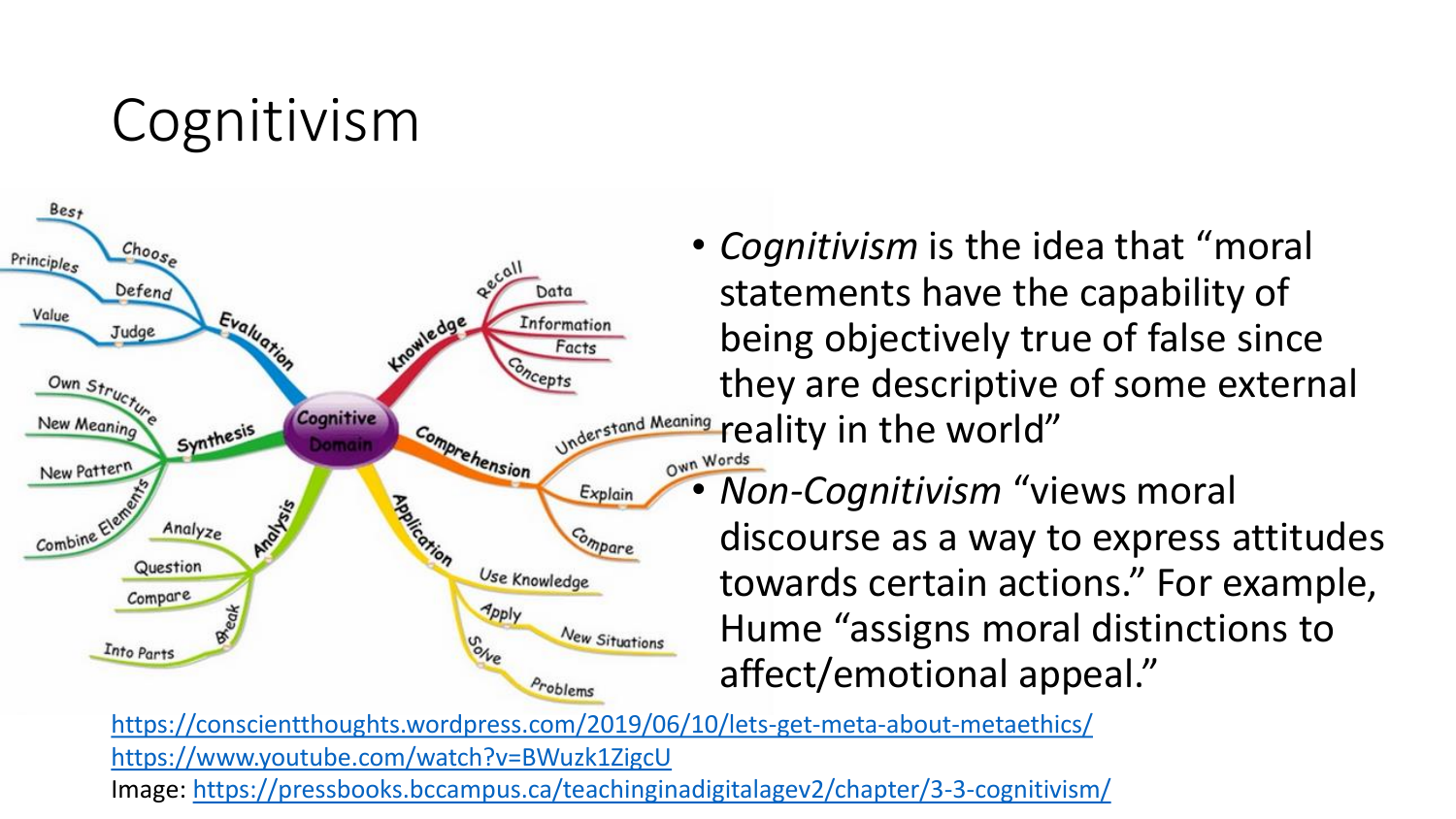# Realism

The idea that moral ideas are true or false independently of what we think of them



**Moral Proposition** 

#### **Robust Moral Realism**



The moral proposition is irreducibly normative, i.e. it cannot be reduced to natural, non-moral facts.



#### Objectivism

The truth of the moral proposition is attitude-independent (i.e. independent of moral beliefs and moral seemings)

| Optimism          |
|-------------------|
| We believe that o |

ieve that our deepest moral

beliefs are true.

[https://philosophicaldisquisitions.blogspot.com/2016/09/is](https://philosophicaldisquisitions.blogspot.com/2016/09/is-robust-moral-realism-kind-of.html)robust-moral-realism-kind-of.html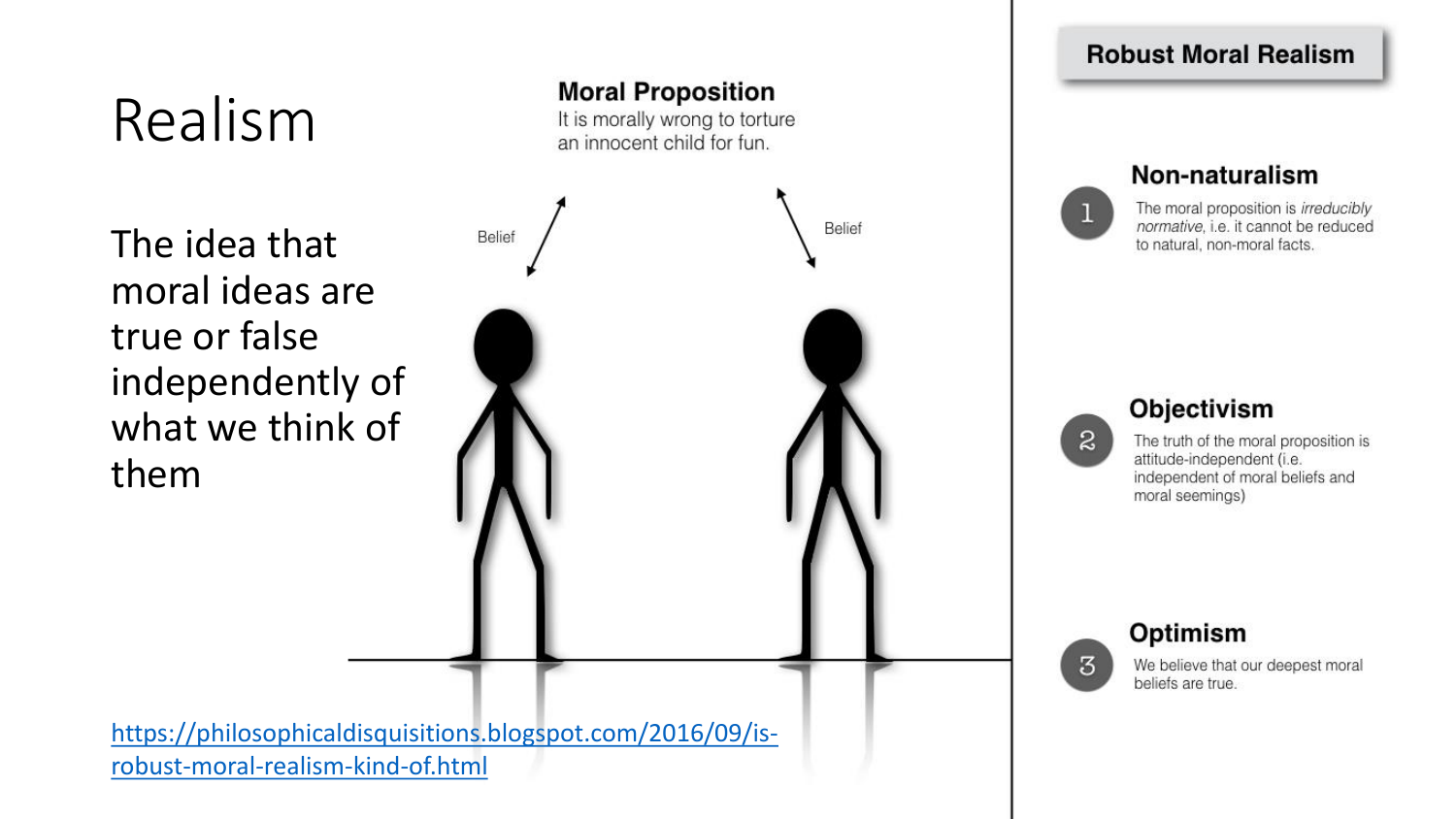#### Moral Universalism

- Descriptive: there is one universal morality shared by all cultures
- Prescriptive: at least, there *should* be



https://public.tableau.com/profile/mark.alfano#!/vizhome/Vi [rtuesandvicesfromtheperspectivesof256cultures/Virtuesan](https://public.tableau.com/profile/mark.alfano#!/vizhome/Virtuesandvicesfromtheperspectivesof256cultures/Virtuesandvicesaroundtheworld) dvicesaroundtheworld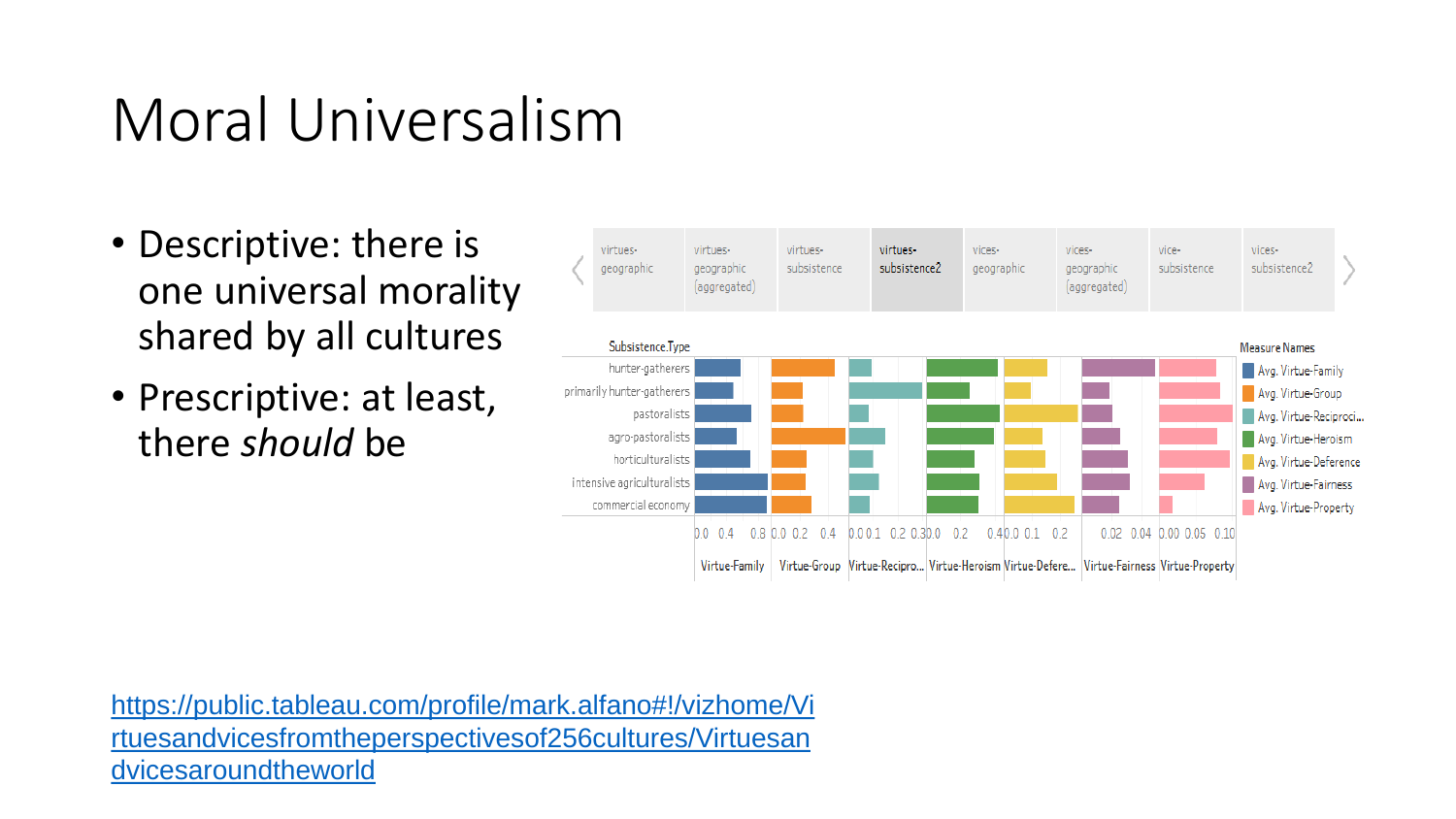#### Relativism



Relativism is the idea that, one way or another, there are no *universal*  moral truths

[https://link.springer.com/chapter/10.1007/978-3-030-15745-6\\_4](https://link.springer.com/chapter/10.1007/978-3-030-15745-6_4)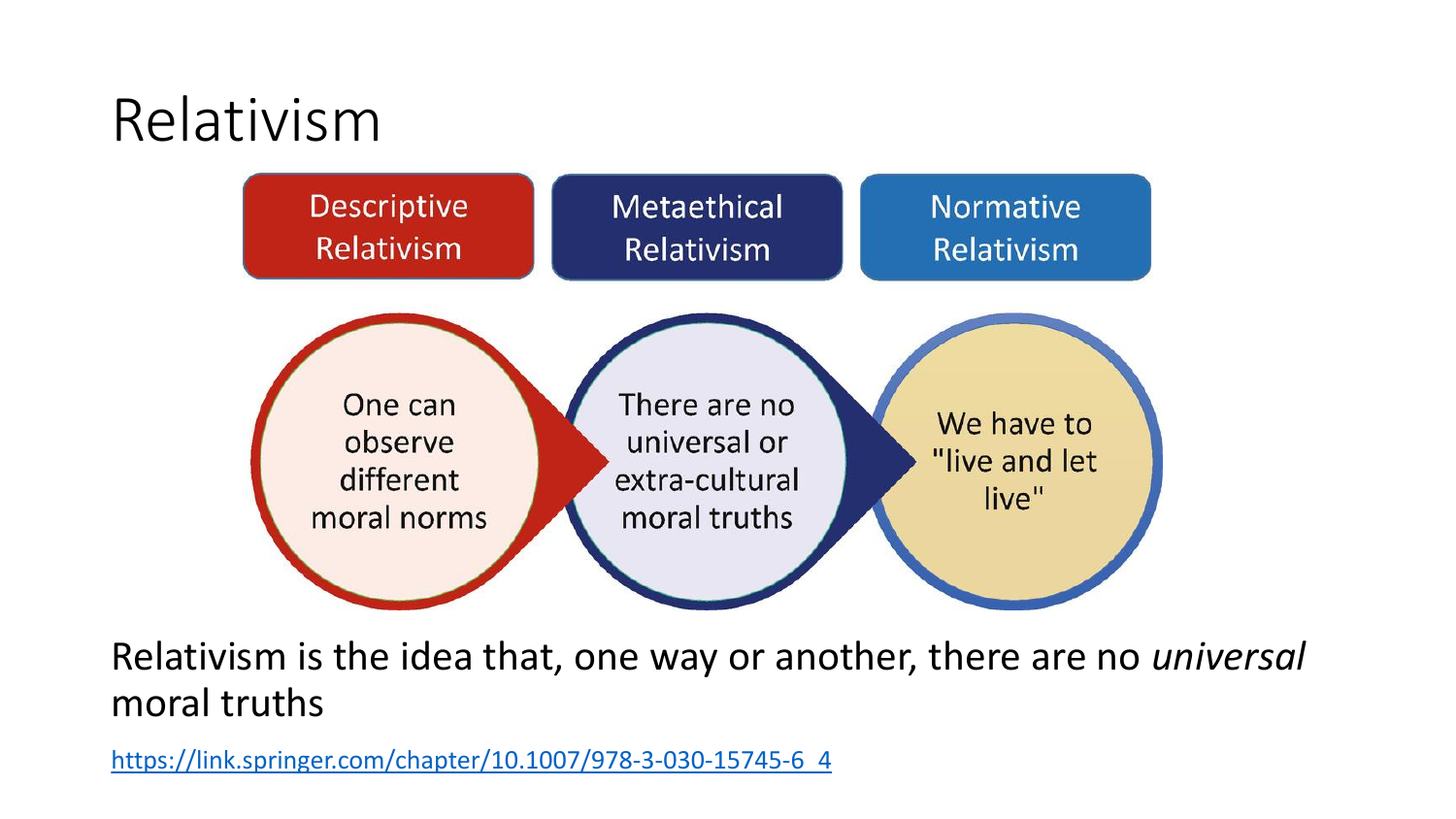#### Moral Scepticism

#### We can't know about morality, one way or another.



<https://plato.stanford.edu/entries/skepticism-moral/>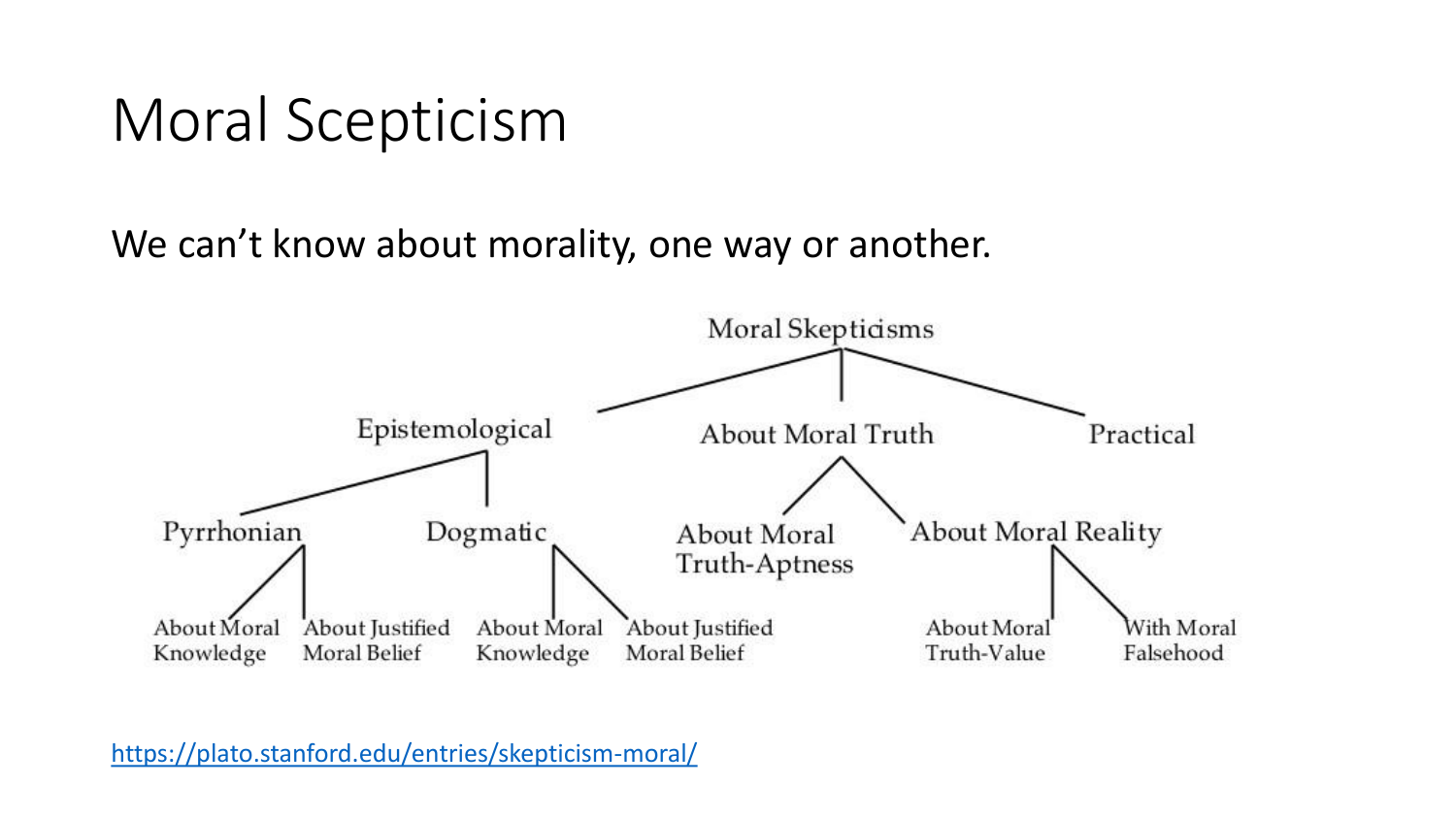

Why is ethics always presented to us in the form of 'making decisions'? Is morality even a choice we can make?

<https://ethicsunwrapped.utexas.edu/video/best-self-part-2-moral-decision-making>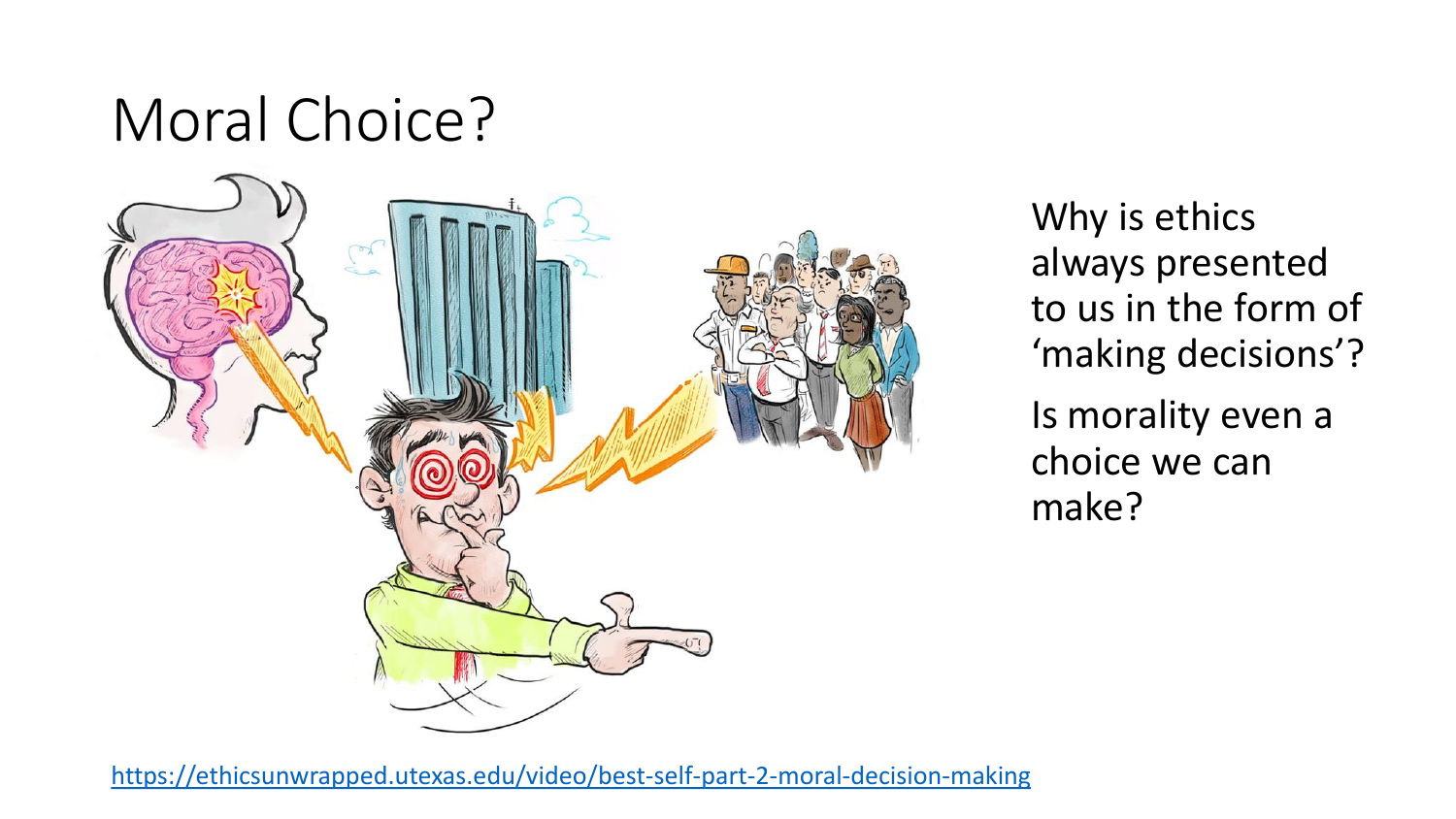#### Moral Rationalization

"participants often constructed coherent and unequivocal arguments supporting the opposite of their original position. These results suggest a dramatic potential for flexibility in our moral attitudes"

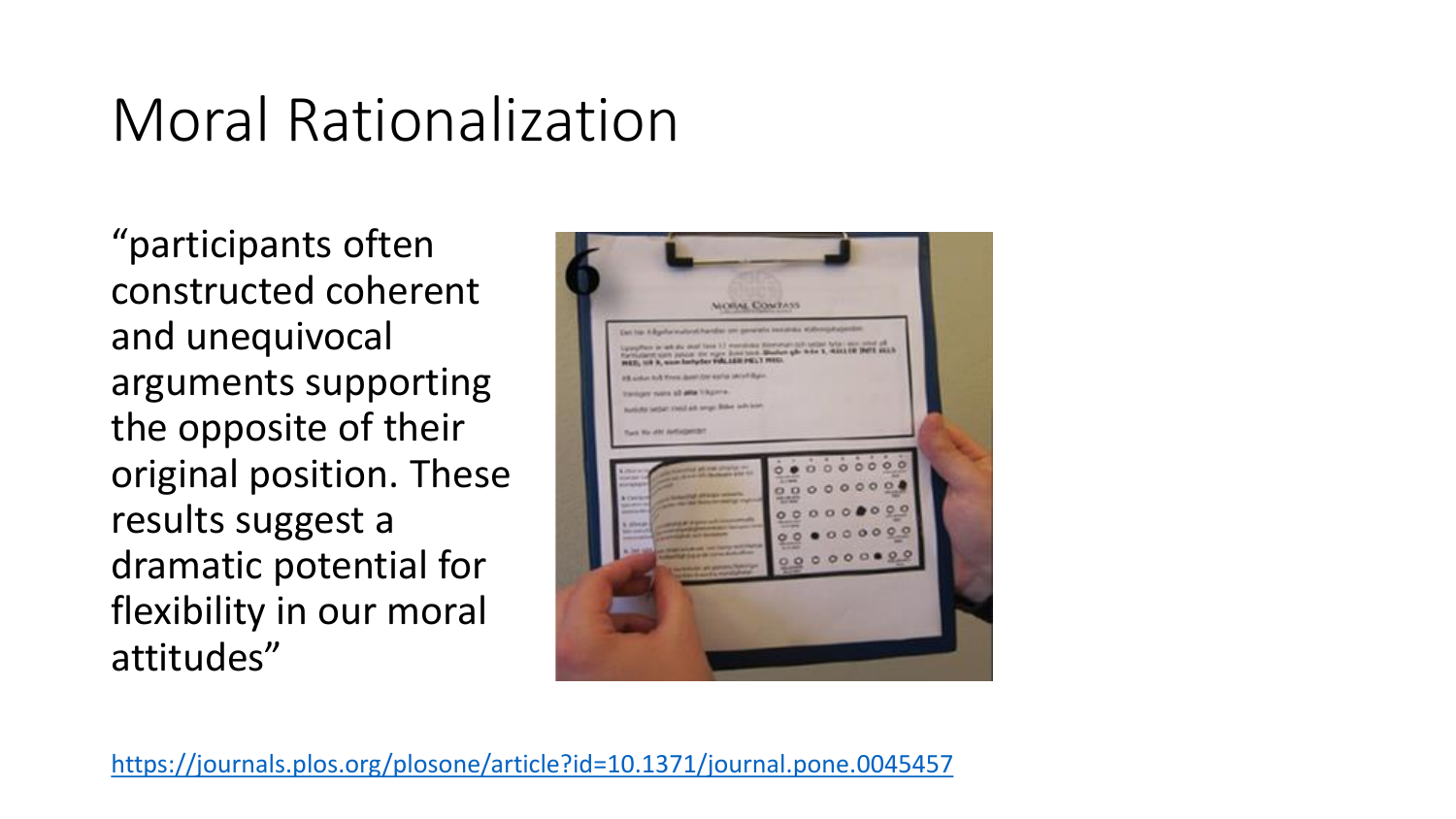## Non-Cognitivism

Expresses or describes *attitudes* to moral statements

- For example, "I find the idea of hunting cats *distasteful*"
- Branches: emotivism, prescriptivism, expressivism
	- Emotivism expresses a moral judgement
	- Prescriptivism attempts to influence others
	- Expressivism expresses a feeling, e.g., of disgust

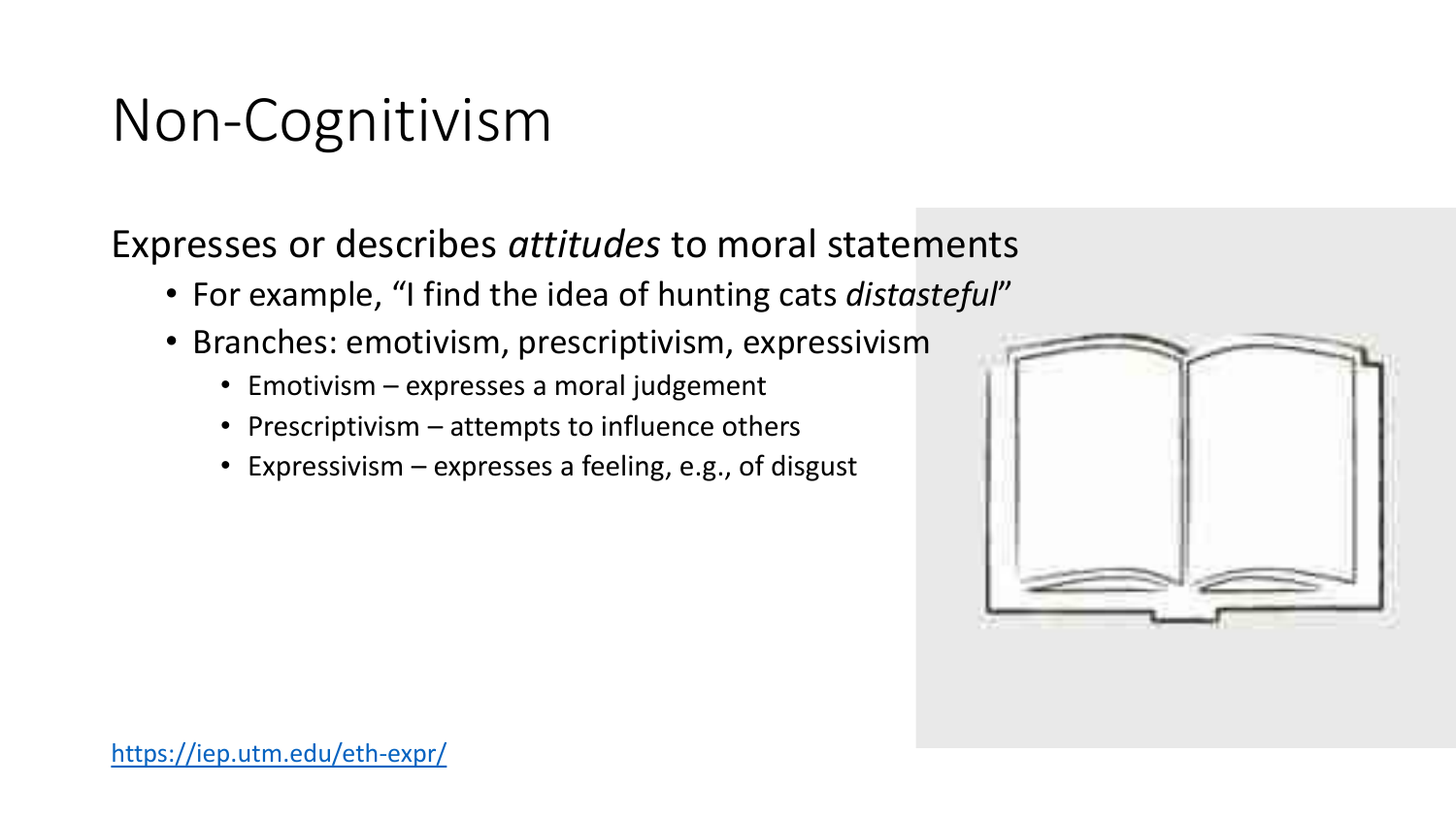# Subjectivism



Ethical truth depends on perspective or point of  $\triangleright$ view

Euthyphro Dilemma: Is something moral because God decided so or because it independently is?

<https://www.youtube.com/watch?v=BWuzk1ZigcU>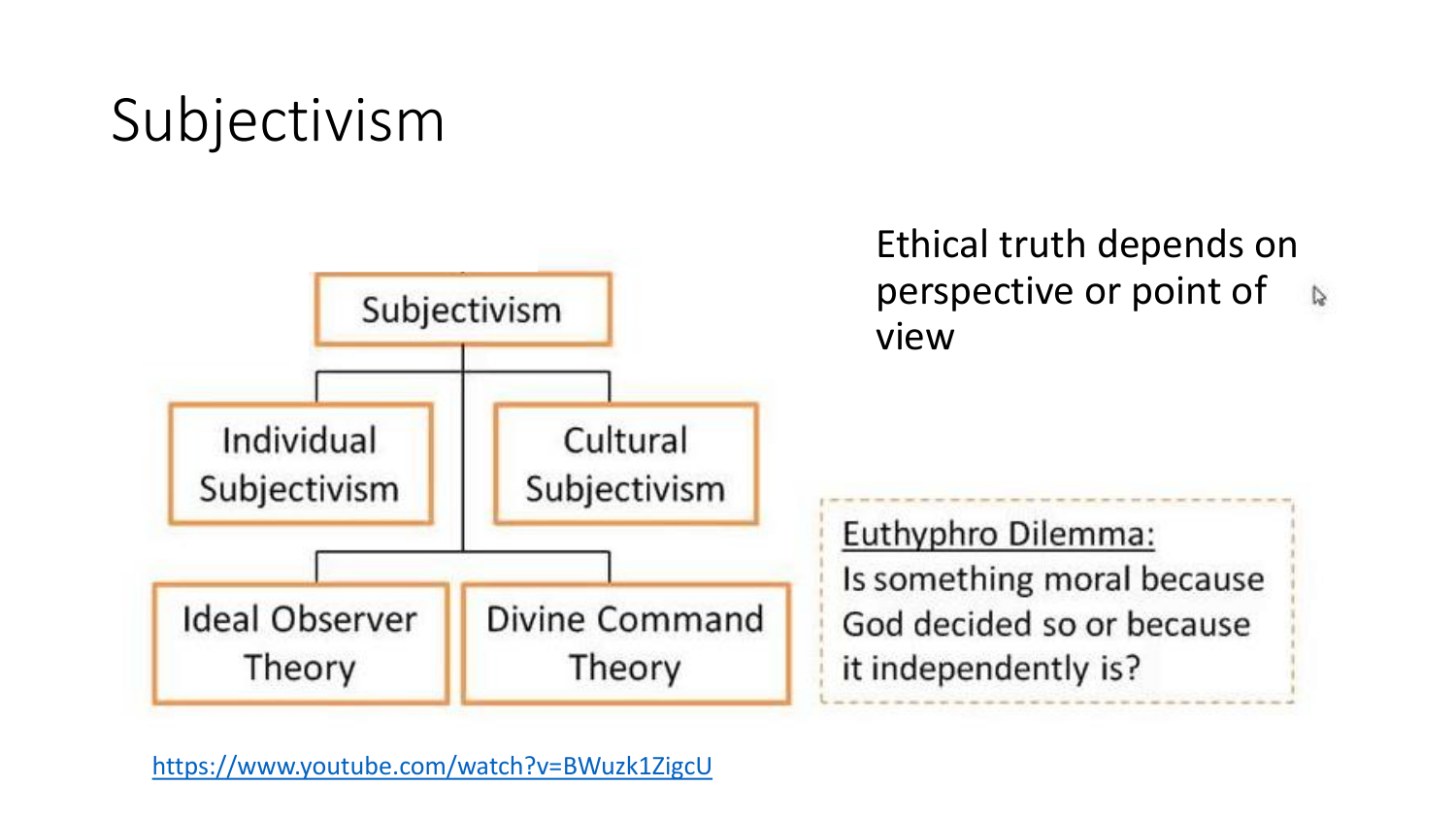#### Moral Sentiment

Reason alone cannot persuade us to act - "reason is, and ought only to be, the slave of the passions," he writes. (Hume, 1739, II.3.3) "Truth is disputable; not taste: What exists in the nature of things is the standard of our judgment; what each man feels within himself is the standard of sentiment." (Hume, 1751, 1.5)



<https://www.berfrois.com/2011/04/moral-sentiment-politics-human-rights/>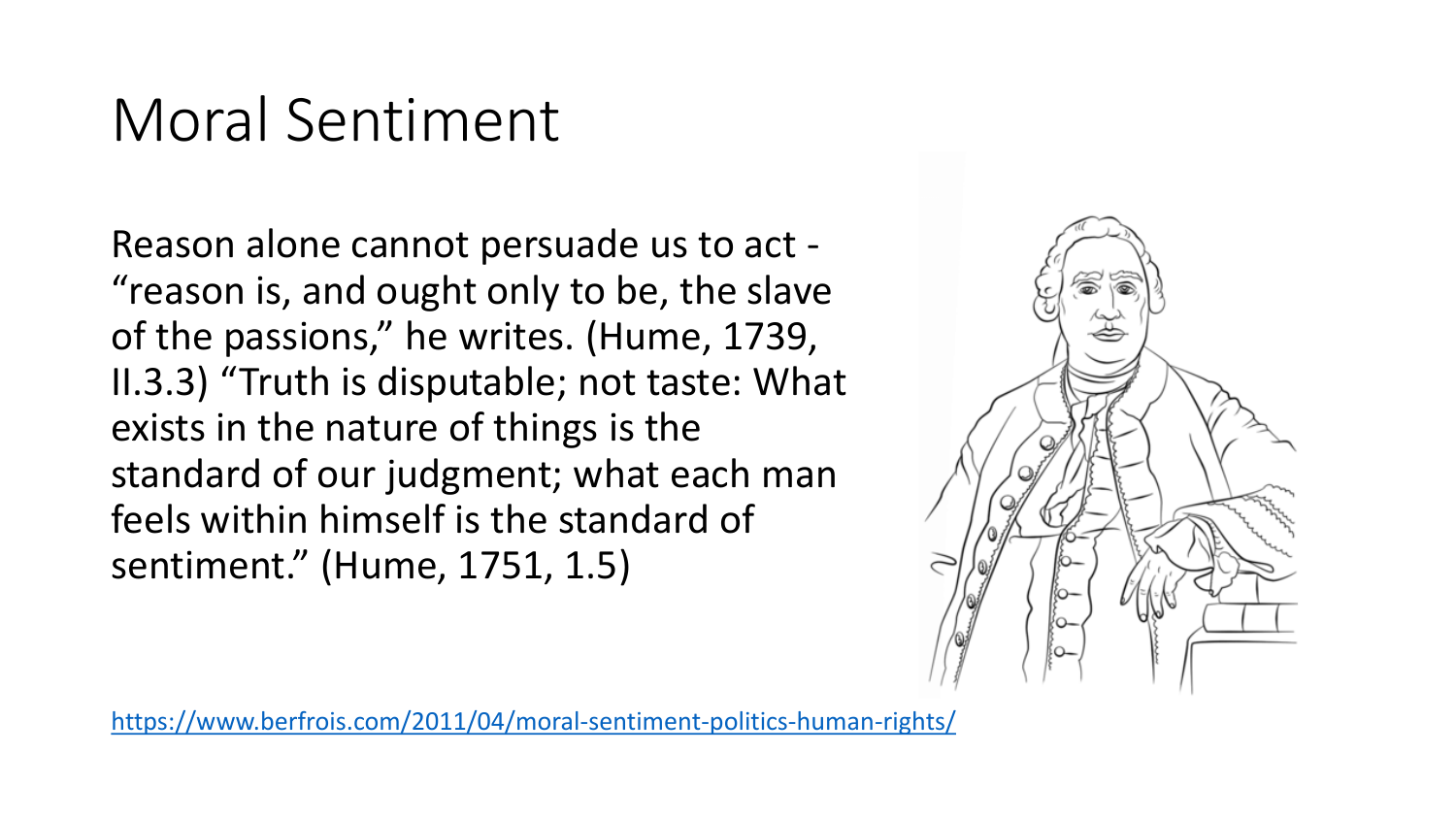#### Inferring moral Sentiment

E.g. a text-based framework for investigating moral sentiment change of the public



based inference of moral sentiment change